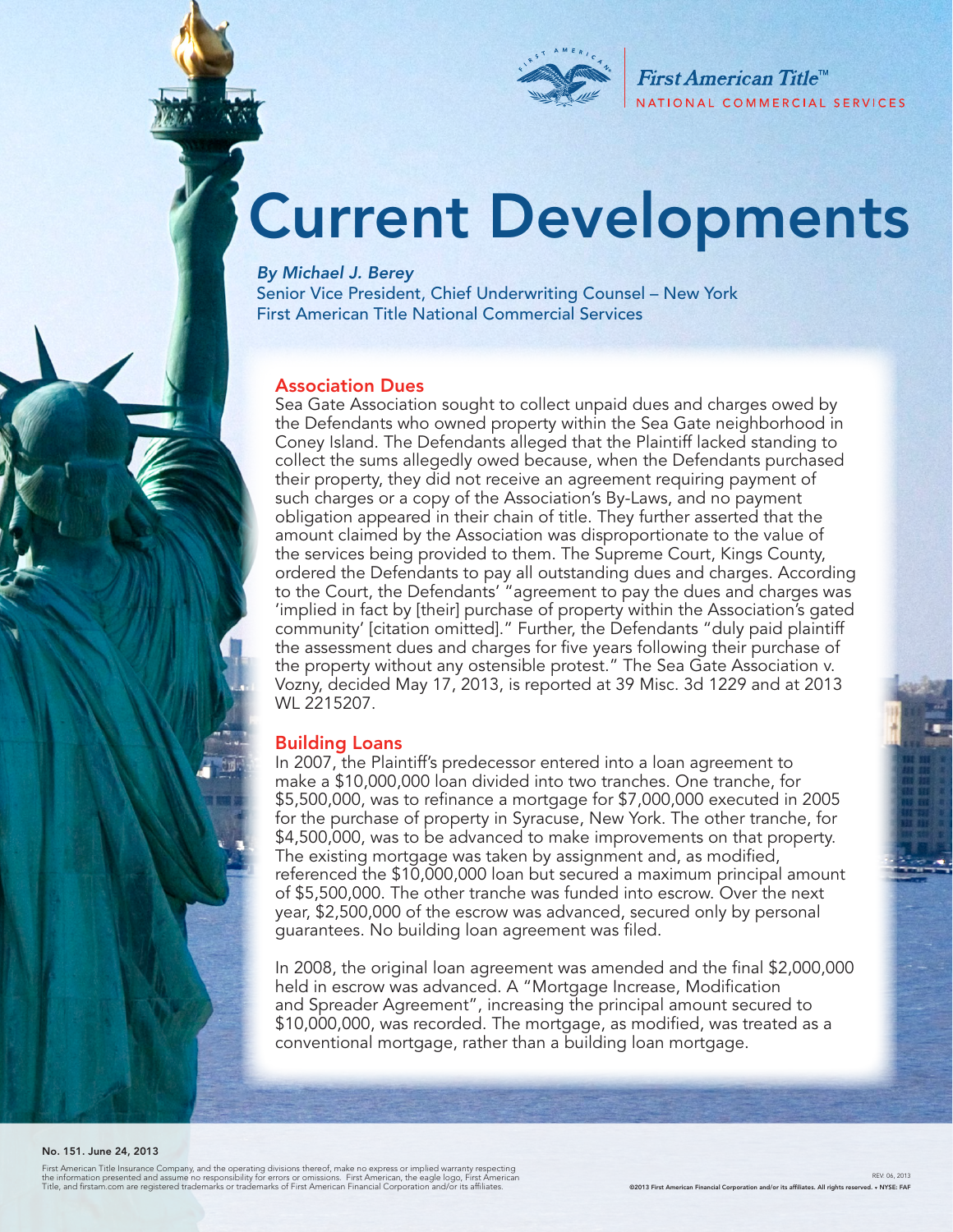## Current Developments First American Title National Commercial Services

In an Action to foreclose the \$10,000,000 mortgage, the Supreme Court, Onondaga County, held, in a decision reported at 900 N.Y.S.2d 846, that the 2007 loan agreement was a building loan requiring the filing of a building loan agreement; no building loan agreement having been filed, the \$10,000,000 mortgage was subordinate in its entirety to subsequently filed mechanic's liens. The Appellate Division, Fourth Department, in a decision reported at 83 AD3d 1563, affirmed. The Court of Appeals also affirmed, but modified the judgment as to which the appeal was taken.

According to the Court of Appeals, the 2007 loan agreement, entered into with the Plaintiff's predecessor, was a building loan contract because it provided for \$4,500,000 to make improvements at the property and the agreement modifying the mortgage stated that it secured "payment and/or performance of all indebtedness [of the borrower] described in the [2007 loan agreement]." A building loan agreement should have been filed before the mortgage was recorded. In addition, when the 2008 amendment to the loan agreement was executed, a modification to a filed building loan agreement should have been filed.

According to the Court of Appeals, however, the mortgage had priority over mechanics' liens to the extent of the \$5,500,000 advanced in 2007 to purchase the existing acquisition loan mortgage. "Section 22 does not state that the entire interest of each party to an unfiled building loan contract is subject to a later-filed notice of lien… the subordination penalty logically applies only to funds loaned to pay for improvements. Here, the 2007 loan agreement allocated \$5.5 million of the loan proceeds to pay off the existing purchase money mortgage. This tranche closed before any monies were advanced for construction, and the 2007 mortgage was in this amount recorded before any contractor began work on the project. The 2008 mortgage [modification]…simply extended the reach of and increased the principal amount secured by the 2007 mortgage. We therefore conclude that \$5.5 million of the loan proceeds, secured by the 2007 and 2008 mortgages, was not subject to the subordination penalty." Altshuler Shaham Provident Funds, Ltd. v. GML Tower, LLC, decided June 11, 2013, is posted at 2013 WL 2475863.

### Deeds

The Defendants, owners of property in Brooklyn, granted a conservation easement prohibiting any change to the property's façade and exterior without the written consent of the National Architectural Trust, Inc. The easement was recorded in 2003. In 2010, the Defendants sold the property to the Plaintiffs, who allegedly learned of the easement for the first time after the closing and brought an Action for damages. The Supreme Court, Kings County, granted the Defendants' motion to dismiss.

The Appellate Division, Second Department, affirmed dismissal of the causes of action alleging unjust enrichment and breach of the duty of good faith and fair dealing. The easement was a matter of public record and the Defendants had no obligation to disclose the fact of the easement under the doctrine of caveat emptor. However, the Appellate Division further held that the Supreme Court should have denied that branch of the Defendant's motion to dismiss the cause of action alleging breach of the deed's covenant against grantor's acts. According to the Court, "[t]he deed indicates that the Netzer defendants covenanted that they had not done anything to encumber the property, and the complaint alleges that, in conveying the property to the plaintiffs subject to the easement, the Netzer defendants violated the covenant against grantor's acts." Schottland v. Brown Harris Stevens Brooklyn, LLC, decided June 5, 2013, is reported at 2013 WL 2420967.

### Deeds/Doctrine of Practical Location

Plaintiff sought a judgment declaring that the boundary line between the Plaintiffs' and the Defendants' properties was the boundary line described in the deeds to them, and to enjoin the alleged encroachment of the Defendants' driveway onto the Plaintiffs' property. The Defendants counterclaimed for a judgment that a hedgerow and a chain link-fence running parallel to the boundary line in the deeds was the legal boundary line under the doctrine of practical location. The Supreme Court, Westchester County denied the Plaintiffs' motion for summary judgment, and the Appellate Division, Second Department, affirmed the ruling of the lower court.

reprinted without written permission obtained in advance from First American Title.

First American Title Insurance Company, and the operating divisions thereof, make no express or implied warranty respecting<br>the information presented and assume no responsibility for errors or omissions. First American fin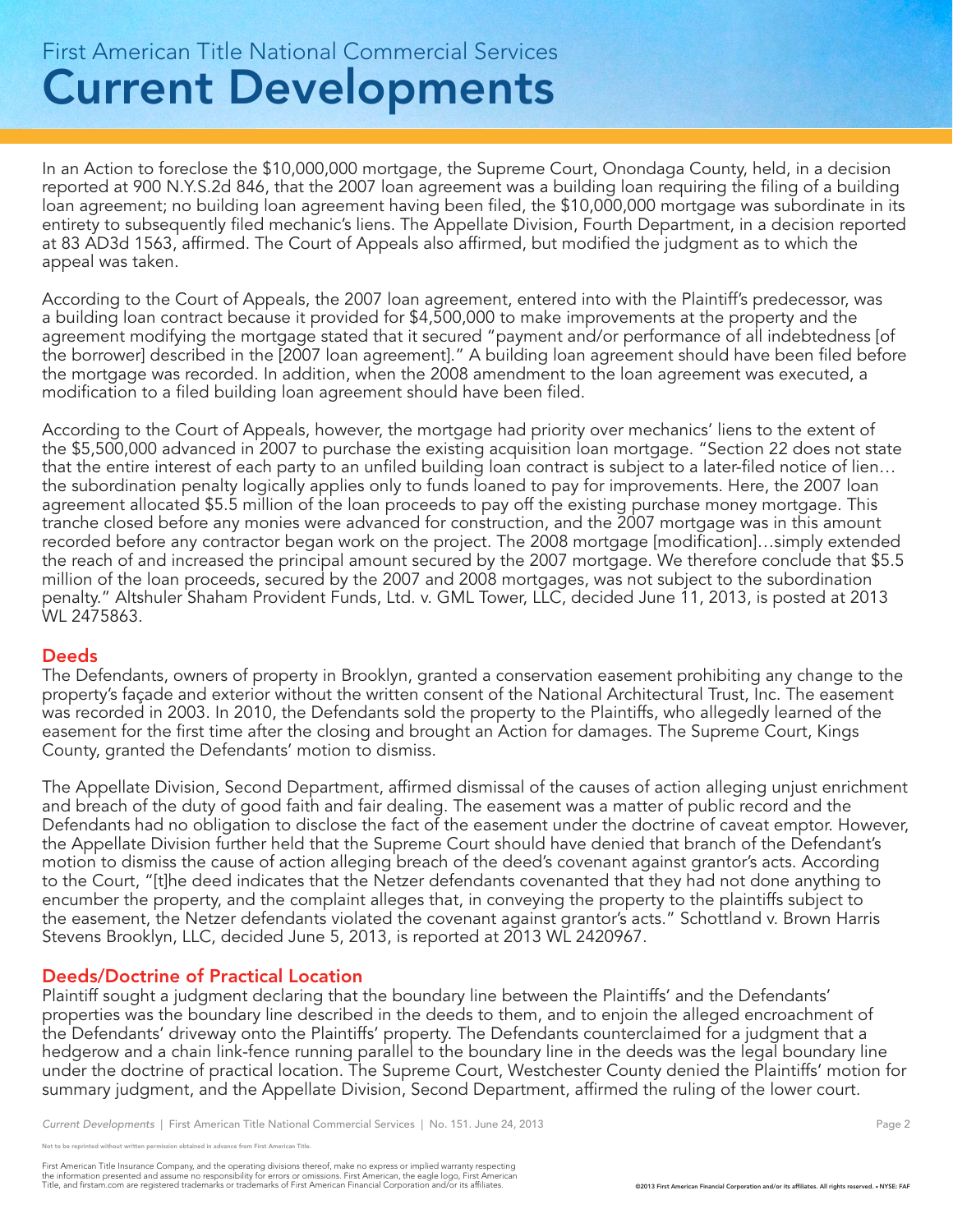## Current Developments First American Title National Commercial Services

As stated in the Appellate Division's decision, "[p]ursuant to the doctrine of practical location, '[a] practical location of a boundary line and an acquiescence therein for more than the statutory period is conclusive of the location of such boundary…although such line may not in fact be the true line according to the calls of the deeds of the adjoining owners [citation omitted].'" In this case, however, there was an issue of fact "as to whether the parties' predecessors-in-interest acquiesced to the hedgerow and chain-link fence for a period of more than 10 years." Jakubowicz v. Solomon, decided June 19, 2013, is reported at 2013 WL 3023907.

### Indian Lands/Sovereign Immunity

Property in the Town of Lewiston is owned by the Lewiston Golf Course Corporation ("LGCC"), which is a wholly owned subsidiary of the Seneca Gaming Corporation, which, in turn, is wholly owned by the Seneca Nation of Indians. The LGCC was formed under the laws of the Seneca Nation of Indians. In an action to foreclose a mechanic's lien against the property, in which other causes of action against the LGCC, the Seneca Falls Gaming Corporation, and others were asserted, the Appellate Division, Third Department, affirmed, as modified, the Order of the Supreme Court, Niagara County, denying the Defendant-Appellants' motion to dismiss on the ground of sovereign immunity.

According to the Appellate Division, the LGCC is not an "'arm of the tribe'" for application of the doctrine of sovereign immunity. The purpose of the LGCC, to "develop a golf course as an 'amenity' to the [Seneca] Nation's gaming operations-is several steps removed from the purposes of tribal government"; the LGCC "has no power to bind or otherwise obligate the funds of the Nation"; and "the record is devoid of evidence that as lawsuit against LGCC would adversely impact the Nation's treasury, directly or indirectly." The Appellate Division also held that the cause of action alleging breach of the implied covenant of good faith and fair dealing should have been dismissed as duplicative of the claim for breach of contract. Sue/Perior Concrete & Paving, Inc. v. Lewiston Golf Course Corporation, decided June 14, 2013, is reported at 2013 WL 2674470.

### Mechanic's Liens

Under Lien Law Section 10 ("Filing of notice of lien"), a mechanic's lien may be filed against a one-family dwelling within four months of the last date on which a mechanic performs work or a materialman furnishes materials for an improvement being made to real property. For any other type of property, the period within which to file a mechanic's lien is eight months. The property on which a mechanic's lien was filed was used by the Defendantproperty owner as a one-family dwelling but it was being converted from a two-family to a single-family dwelling. The Defendant moved for the lien to be discharged since it was not filed within the four month period in which a mechanic's lien can be filed on a one-family dwelling.

The Supreme Court, Queens County, denied the motion. According to the Court, although the property may have been used as a single-family dwelling, "the premises was actually a two-family dwelling that was being converted into a single-family dwelling… when the work began the premises constituted a multiple dwelling and the plaintiff properly served the notice within the applicable eight month statutory time period." J.B. Custom Masonry & Concrete, Inc. v. Sutera, decided May 2, 2013, is reported at 39 Misc.3d 1222 and 2013 WL 1867040.

### Mortgage Foreclosures

In an Order dated July 1, 2011, Judge Schack of the Supreme Court, Kings County, denied a motion for an order of reference, directed dismissal of the complaint, canceled the notice of pendency and scheduled a hearing on the issue of sanctions against the Plaintiff and its counsel. The Judge imposed sanctions following a hearing. He held that the Plaintiff lacked standing to commence the action and, based on his independent internet-based research, concluded that the Plaintiff and its counsel relied on a "robosigner" employed by the loan servicer.

The Appellate Division, Second Department, reversed the ruling of the lower court and granted the Plaintiff's motion for an order of reference, remanding the case for further proceedings before a different Justice. According to the Appellate Division, "…the Supreme Court was not presented with any extraordinary circumstances

*Current Developments* | First American Title National Commercial Services | No. 151. June 24, 2013 Page 3

eprinted without written permission obtained in advance from First American Title.

First American Title Insurance Company, and the operating divisions thereof, make no express or implied warranty respecting<br>the information presented and assume no responsibility for errors or omissions. First American fin